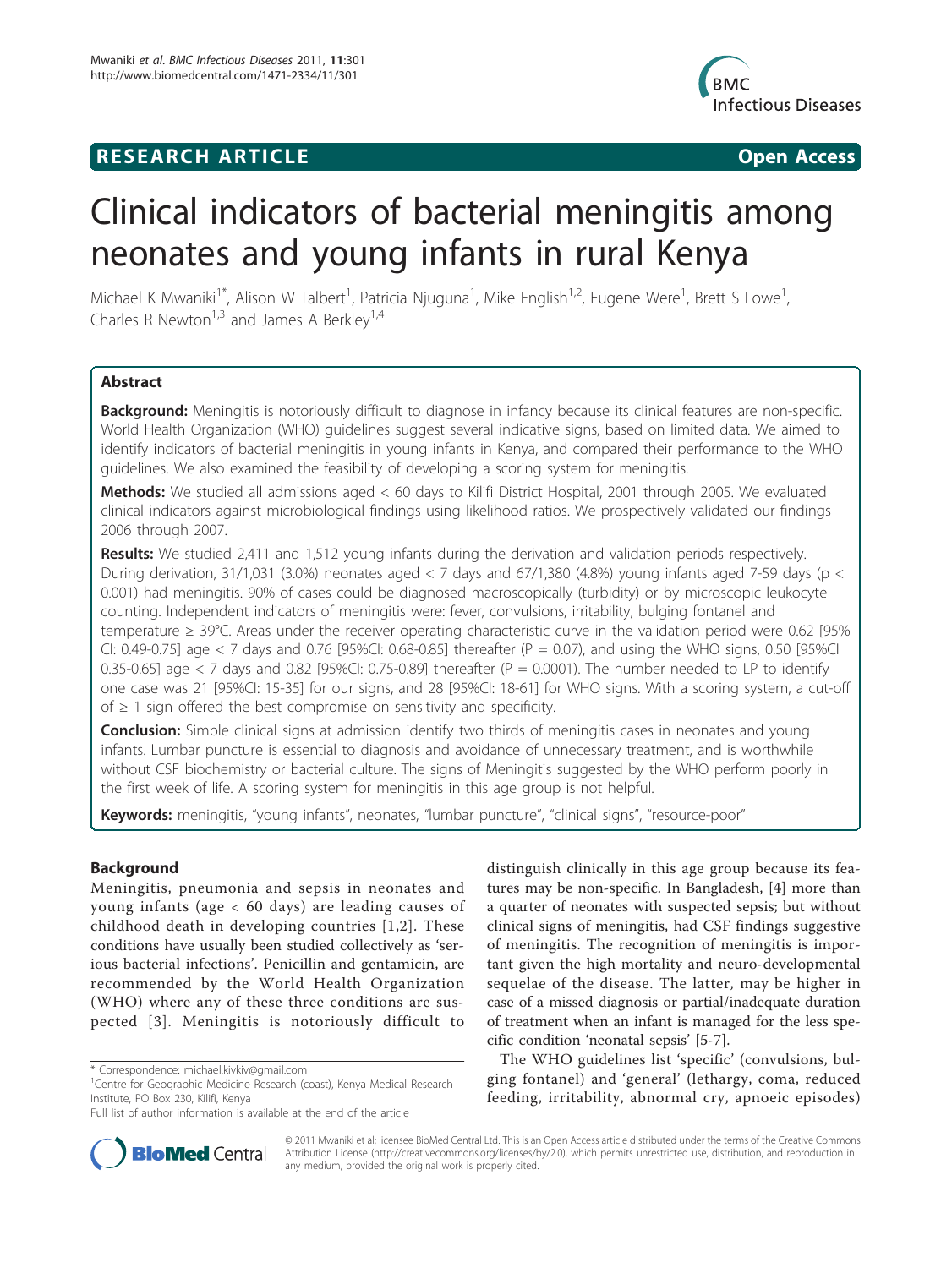signs, advising lumbar puncture (LP) if any are present [\[3](#page-8-0)]. These guidelines are based on evidence from the WHO multicentre study of the aetiology of serious bacterial infections in young infants in low-income settings, and expert opinion [\[8](#page-9-0)-[10\]](#page-9-0). Independent predictors of serious bacterial infection identified in the multicentre study included feeding difficulty, lack of spontaneous movement, fever, agitation, lower chest wall indrawing, tachypnoea, grunting, cyanosis, convulsions, bulging fontanel and slow capillary refill [\[10](#page-9-0)]. A reduced set of signs performed as well as those from the WHO study in predicting severe disease in young infants [[11\]](#page-9-0). However, in all these analyses, meningitis was grouped with bacteraemia, radiological diagnosed pneumonia, hypoxemia and death as 'severe disease'. Furthermore, the WHO multicentre study included only 33 cases of confirmed meningitis in infants  $< 60$  days old, with only six in the first week of life. Hence, current guidelines for LP or presumptive treatment for meningitis among neonates and young infants in developing countries are based on limited data. Furthermore, LP is an underused investigation among children in Kenyan hospitals [[12](#page-9-0)]. This is partly because of the uncertainty of interpretation without full biochemical and microbiological analysis of CSF, which is lacking in most hospitals in the region.

We have previously identified clinical indicators of bacterial meningitis in children aged 60 days or more at our hospital in rural Kenya [[13](#page-9-0)] and the findings have been incorporated into Kenyan national policy [[13,14\]](#page-9-0). Here we report findings using similar methods among 2,411 young infants age < 60 days during a four-year period validated using 1,512 young infant admissions over the subsequent two years, and examine the 'specific' and 'general' signs suggested by WHO [\[3](#page-8-0)]. We also determined the proportion of cases of meningitis that could be diagnosed without CSF biochemistry or bacterial culture and calculated the number of LPs needed to be performed to identify one case of meningitis using our indicators and those suggested by WHO. Finally we examined the feasibility of developing a scoring system using the identified clinical indicators to determine need for LP and or presumptive treatment for acute bacterial meningitis.

# Methods

# Location and patients

We conducted the study at Kilifi District Hospital, Kenya. We prospectively collected data on all admissions to identify clinical indicators of meningitis from June  $1<sup>st</sup>$  2001 to July 31 $<sup>st</sup>$  2005, and subsequently to vali-</sup> date the findings from January  $1<sup>st</sup>$  2006 to December  $31<sup>st</sup>$  2007. The hospital is located in a rural area on the Kenyan coast serving a population of  $\sim$ 240,000 who are mainly rural farmers. Malaria is endemic and children receive up to 120 infective mosquito bites per year. The government of Kenya introduced Infant vaccination against Haemophilus influenzae type b in December 2001. HIV infection is present in 6-8% of women attending the hospital antenatal clinic. There is little antibiotic pre-treatment before admission to hospital.

# Procedures

We collected a standardized set of clinical and laboratory data (including a complete blood count and blood culture) from all young infants at admission [\[15](#page-9-0)]. Clinical officers and junior doctors trained in the recognition of standardized clinical signs recorded their findings directly on a computer database at admission before any results from blood tests or LP were available. Clinical management protocols followed national and WHO recommendations [[3,](#page-8-0)[14\]](#page-9-0). Consent for use of the data was obtained from the guardian of every child at the point of admission. The Kenyan National Ethical Review Committee approved the study.

The indications for LP were any suspicion of meningitis or sepsis; impaired consciousness, inability to breastfeed or convulsions. We delayed LP if cardiac or respiratory compromise was present. Following admission, the clinical team reviewed all admissions at least once daily and performed an LP if they subsequently suspected meningitis. Neonates and young infants with suspected invasive bacterial infection were treated with benzyl penicillin (50,000 units/kg every 6-12 hours, depending on age), plus gentamicin (3-7.5 mg/kg once daily depending on age and weight) as recommended by WHO [[3\]](#page-8-0). Antimicrobial therapy, including increased dosing with penicillin for meningitis, was guided by laboratory findings and clinical response.

Cerebrospinal fluid (CSF) leukocyte count was determined with a modified Neubauer counting chamber. A Gram stain and latex agglutination antigen testing for Haemophilus influenzae type b and Streptococcus pneumoniae (Murex Diagnostics, UK) were performed if the CSF leukocyte count was  $> 10$  cells/ $\mu$ l [[16](#page-9-0)]. CSF was cultured using standard techniques: 20 μl of CSF was inoculated onto plates of 7% horse-blood agar and 5% chocolate agar and incubated at 36·5°C for 18-24 h. We further incubated plates without visible signs of growth for additional 24 h. We discarded plates without growth at this stage. We processed blood cultures using a BAC-TEC® 9050 system instrument (Becton Dickinson, New Jersey, USA). Pathogens in CSF or blood culture were identified by standard techniques [\[15,17\]](#page-9-0).

For this analysis, we defined meningitis as a positive CSF culture, or a positive CSF latex agglutination test, or bacteria seen on Gram stain, or a CSF total leukocyte count  $\geq$  50 cells/ $\mu$ l. Since the cut-off of  $\geq$  50 cells/ $\mu$ l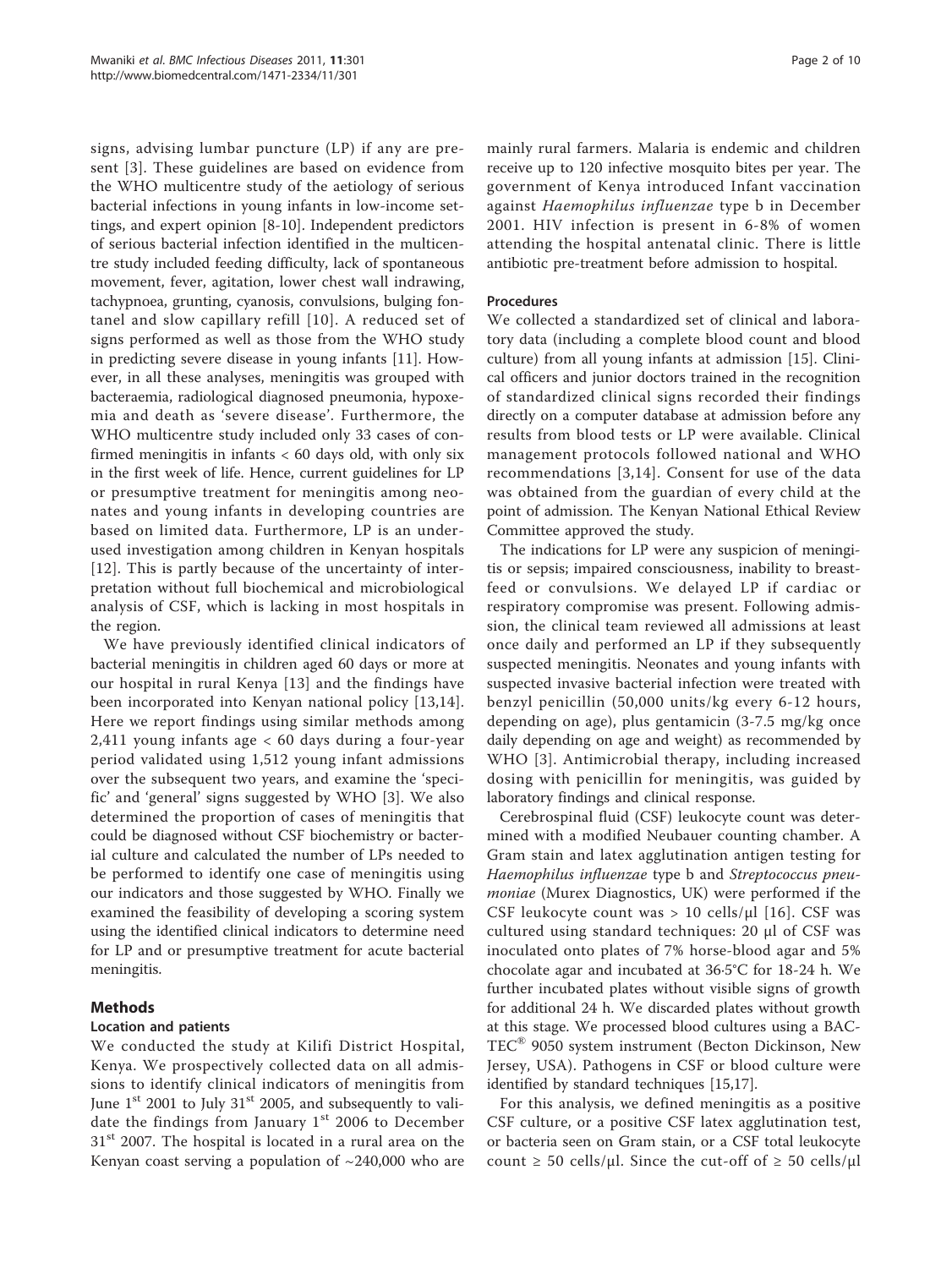was previously derived for children age  $\geq 60$  days, [\[16](#page-9-0)] we first confirmed its validity among neonates and young infants by constructing a receiver operating characteristic curve (ROC) for total CSF leukocyte count versus CSF culture positivity (Figure 1). The area under the curve was 0.90 [95%CI 0.83-0.97]. The point of maximum discrimination was at 54 leukocytes/μl. The positive predictive value (PPV) of  $\geq$  50 cells/µl for a positive culture was 15% [95%CI 9.4-20.0], negative predictive value (NPV) 99.7% [95%CI 99.5-99.9]. Where CSF culture was negative but the CSF leukocyte count was  $\geq 50$ cells/μl and the blood culture was positive, we regarded the bacterial species isolated from blood culture as the organism causing meningitis.

#### Statistical analysis

We excluded from the analysis infants who died before an LP was performed, because we could not be certain of their meningitis status. We classified those in whom we did not perform an LP, but were discharged home well as not having meningitis. We analysed data from neonates in the first week of life separately because we hypothesized that both the aetiology and the clinical signs may differ. We investigated the diagnostic values of individual clinical features by examining their positive and negative likelihood ratios (LR) for meningitis. Variables found to have crude LRs of ≥ 1.5 or ≤0.67 were regarded as potentially useful and were adjusted for the potential confounding effects of related variables in a multivariate analysis according to the method of Spiegelhalter and Knill-Jones [[13](#page-9-0),[18](#page-9-0),[19](#page-9-0)]. We regarded as



independent clinical indicators and retained variables with adjusted likelihood ratios (aLR) of  $\geq 1.5$  or  $\leq 0.67$ 

We derived practical screening rules from the indicators identified in descending strength of their adjusted positive LR. We then evaluated these rules by calculating the area under the ROC curves for the derivation and validation data sets. In order to examine the feasibility of developing a scoring system for meningitis, we constructed simplified scores by assigning points approximating to the natural logarithm of the adjusted likelihood ratio for each indicator. Where potential for a negative score existed, we added a constant. We also evaluated these scores by calculating the area under the ROC curves for the derivation and validation data sets. In addition, ROC curves were used to determine the cut off value with the best sensitivity and specificity in discriminating between those with or without meningitis. The negative predictive value (NPV) and the positive predictive value (PPV) were also calculated.

Before undertaking the analysis, we used the method of Hanley and McNeil to determine that the validation dataset was sufficiently large to reject a null hypothesis of no prediction (ROC area = 0.5), for areas of  $\ge$ 0.6 [[20](#page-9-0)]. ROC areas were compared using the STATA command roccomp for independent datasets, which returns a chi-squared statistic [[21](#page-9-0)]. For other comparisons, we compared proportions using the chi-squared test with Fishers exact test where appropriate. We finally calculated the number of LPs we needed to perform to identify one case of meningitis using our signs and those suggested by WHO. We did this by subtracting the risk of meningitis in the group with indicator(s) of interest from that of the group without indicators of interest in order to obtain the absolute risk difference/ reduction. The inverse of this value is the number of LPs we needed to perform to indentify a single case of meningitis [[22](#page-9-0)]. We performed all analysis using STATA 9.2 (Stata Corp. USA).

#### Results

Of 2,877 young infants admitted in the derivation period, 1,415 (49%) were age  $< 7$  days and 1,462 (51%) were aged 7-59 days. 2,360 (82%) were delivered at home. Among those admitted in the first week of life, half were of low weight: 269 (19%) weighed < 1.5 Kg and 427 (31%) were between 1.5 and 2.5 Kg. Among infants who died, an LP was not performed in 381/447 (85%) infants admitted in the first week of life and 85/ 128 (66%) infants aged 7 to 59 days. Most deaths occurred within 48 hours and 40% of all deaths were among neonates admitted on the first day of life. Amongst those weighing < 1.5 Kg, overall case fatality was 63%, mainly due to prematurity and birth asphyxia. Thus, 466 neonates and young infants died before an LP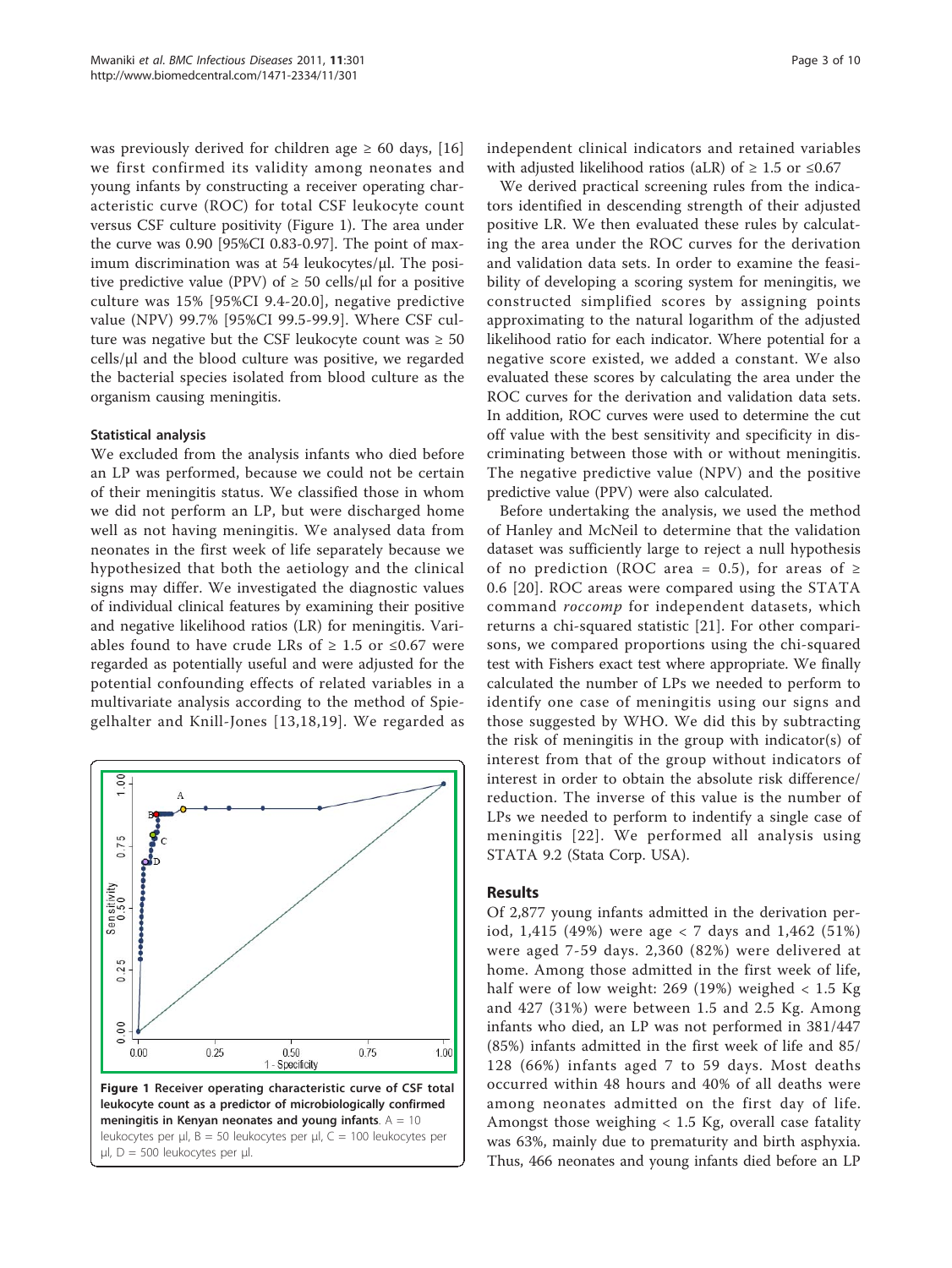was performed and were excluded from the analysis, leaving 2,411 neonates and young infants: 1,031 (43%) in the first week of life and 1,380 (57%) aged 7 to 59 days. The flow chart of patients included in the study and the number having an LP is as shown (Figure 2).

Meningitis was diagnosed less frequently in the first week of life than at 7-59 days: 31 (3.0%) vs 67 (4.8%) (p < 0.001). The commonest bacterial species were Streptococcus pneumoniae, Group B Streptococcus and Haemophilus influenzae (table [1\)](#page-4-0). Overall, 27/98 (28%) meningitis cases could have been diagnosed by visual inspection of a turbid CSF and a further 61 (62%) by microscopic CSF leukocyte counting. A positive blood culture was found in 70/98 (71%) cases of meningitis. The case fatality ratios for young infants with meningitis were 8/31 (26%) in the first week of life and 12/67 (18%) after the first week ( $P = 0.37$ ).

Amongst infants in the first week of life, 316/1,031 (31%) had a history of fever including 24/31 (77%) of those with meningitis (table [2\)](#page-5-0). The crude LRs for history of fever or convulsions (partial or generalised) suggested that these might be useful indicators. The absence of a history of fever was strongly associated with the absence of meningitis. Of examination findings, agitation, bulging fontanel, and axillary temperature were the only variables to have crude LRs suggestive of predictive value (table [3](#page-6-0)). 12/31 (38.7%) cases on

When adjusted in a multivariate model, a history of fever, history of convulsions, irritability, bulging fontanel and an axillary temperature  $\geq 39^{\circ}$ C remained independent predictors of meningitis. Importantly, in the multivariate analysis, lack of a history of fever was strongly associated with the absence of meningitis. A simplified scoring system was constructed from these signs The minimum possible score was 0 with a maximum of 6 (table [4](#page-7-0)). 26/361 (7.2%) infants in the first week of life presenting with one or more of fever, convulsions, irritability, a bulging fontanel or an axillary temperature  $\geq$ 39°C had meningitis compared to  $5/670$  (< 1%) without any of these signs ( $p < 0.001$ ): sensitivity 84%, specificity 67%, PPV 7.2% and NPV 99.3%. Among infants in the first week of life with one or more of the signs of meningitis in young infants suggested by the current WHO guidelines, 24/509 (4.7%) had meningitis compared to  $14/522$  (2.7%) without any of these signs (P = 0.07).

Amongst young infants outside the first week of life, 62/67 (93%) with meningitis had a history of fever. The absence of fever strongly predicted the absence of meningitis (table [3](#page-6-0)). Variables with a crude positive likelihood ratio  $\geq 1.5$  were convulsions, inability to

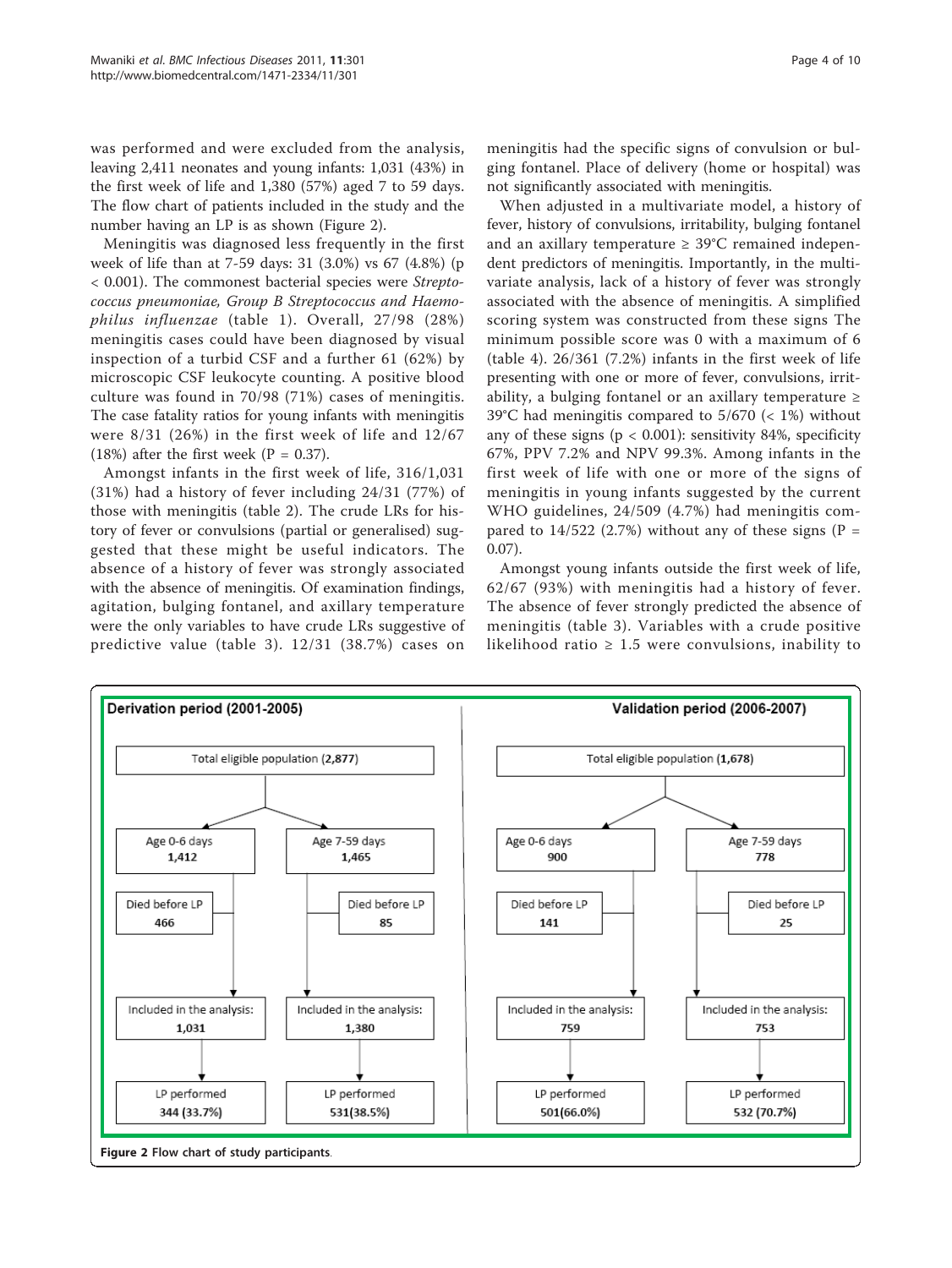|                              |                   | <b>Derivation period</b> | <b>Validation period</b> |                  |              |
|------------------------------|-------------------|--------------------------|--------------------------|------------------|--------------|
|                              | Firstweek of life | Age 7 to 59 days         | First week of life       | Age 7 to 59 days | <b>Total</b> |
| Gram positive                |                   |                          |                          |                  |              |
| Streptococcus pneumoniae     |                   | 10                       | $\Omega$                 | 5                | 16           |
| Group B Streptococci **      | 2                 | 5                        | 0                        | 6                | 13           |
| Group A Streptococci         |                   |                          | 0                        |                  | 5            |
| Group D Streptococci         |                   |                          |                          | Ω                |              |
| Streptococcus viridans       |                   |                          |                          |                  |              |
| Staphylococcus aureus        |                   |                          | 0                        |                  |              |
| Gram positive cocci*         |                   |                          | 0                        |                  |              |
| Gram positive rods           |                   |                          | 2                        | 2                |              |
| Clostridium difficile        | $\Omega$          | $\bigcap$                | $\Omega$                 |                  |              |
| Gram negative                |                   |                          |                          |                  |              |
| Haemophilus influenzae       |                   | 6                        | $\Omega$                 |                  | 8            |
| Enterobacter sp.             |                   |                          | 0                        | 0                |              |
| Non-typhoidal Salmonella sp. |                   | Β                        | 0                        |                  |              |
| Escherichia coli **          |                   |                          |                          | ∩                | ζ            |
| Pseudomonas aeruginosa **    |                   |                          | 0                        | Λ                |              |
| Psedomonas cepacea           |                   |                          | 0                        |                  |              |
| Klebsiella pneumoniae        |                   |                          | 0                        |                  |              |
| Acinetobacter sp.            |                   |                          | 0                        | 0                |              |
| Aeromonas sp.                |                   |                          | 0                        | ∩                |              |
| Kluyvera sp.                 |                   |                          | 0                        | ∩                |              |
| Vibrio cholera               |                   |                          | 0                        | Ω                |              |
| Neisseria meningitidis       |                   |                          | 0                        | 0                |              |
| Shigella sp.                 | Ω                 |                          | 0                        | $\bigcap$        |              |
| Gram negative rods*          |                   |                          | 0                        | $\Omega$         | 2            |
| No organism isolated***      | 15                | 31                       | 10                       | 21               | 77           |
| <b>Total</b>                 | 32                | 68                       | 15                       | 48               | 163          |

#### <span id="page-4-0"></span>Table 1 Bacterial species found in Kenyan neonates and young infants with meningitis

\* seen on Gram stain, but blood and CSF cultures and antigen tests were negative.

\*\* One child grew E. coli and Group B Streptococci and another grew Pseudomonas aeruginosa and Acinetobacter sp.

in CSF the total is therefore 54 isolates from 98 cases of meningitis in the derivative period.

\*\*\* diagnosis based on CSF leukocyte count (see text).

feed, neck stiffness, bulging fontanel, irritability, absence of spontaneous movements, abnormal or absent cry and high axillary temperature. On multivariate analysis, history of fever, convulsions, bulging fontanel, agitation/irritability, and axillary temperature remained independent indicators of meningitis. Likewise these variables had a similar score (table [4](#page-7-0)). 63/ 986 (6.4%) infants age 7 to 59 days presenting with one or more of fever, convulsions, irritability, a bulging fontanel or an axillary temperature  $\geq 39^{\circ}$ C had meningitis compared to 4/394(1%) without any of these signs ( $p < 0.001$ ): sensitivity 94%, specificity 30%, PPV 6.3% and NPV 99.0% for meningitis. Among infants, age 7 to 59 days with one or more of the WHO suggested signs of meningitis, 29/232 (12.5%) had meningitis compared to 38/1,140 (3.3%) without any of these signs ( $p < 0.001$ ): sensitivity of 43%, a specificity of 84.4%, PPV 12.5% and NPV 96.6%.

Among both age groups, the scoring system using our signs, the best compromise on sensitivity and specificity was achieved with just a cut-off  $\geq$  1; ROC 0.79 (95%CI 0.75-0.84) sensitivity 90.8%, specificity 45.6% and did not differ between the first week of life or thereafter (p = 0.8). The WHO recommended signs had an ROC of 0.68 (95%CI 0.63-0.73) with a sensitivity 70.4%, specificity 61.9%.

#### Validation

1,678 consecutively admitted neonates and young infants, of whom 900 (54%) were admitted in the first week of life and 778 (46%) aged 7-59 days were admitted during the validation period. Of these, 166 (10%) (141 during the first week of life and 25 thereafter) died without an LP and thus only 1,512 were included for validation. Overall 1,109 (66%) were born at home. During this period LPs were performed in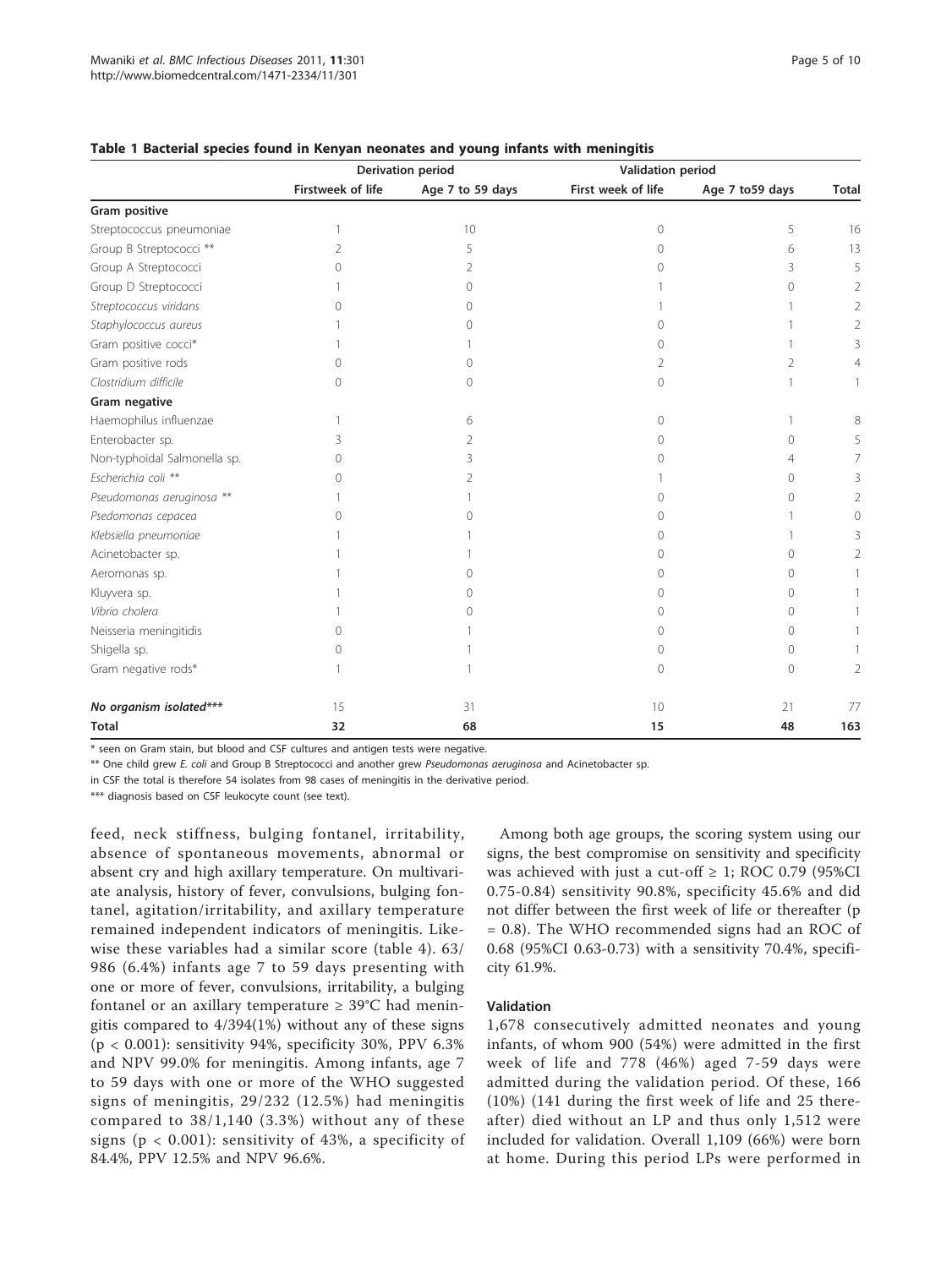|                               |                | First week of life |                       |                    |                    |            | Age 7 to 59 days      |                    |             |  |
|-------------------------------|----------------|--------------------|-----------------------|--------------------|--------------------|------------|-----------------------|--------------------|-------------|--|
|                               | Sample<br>size |                    | Without<br>meningitis | With<br>meningitis | Crude<br><b>LR</b> | Samplesize | Without<br>meningitis | With<br>meningitis | Crude<br>LR |  |
| Fever                         | 1,031          | No                 | 708                   | 7                  | 0.30               | 1,341      | 438                   | 5                  | 0.22        |  |
|                               |                | Yes                | 292                   | 24                 | 2.65               |            | 866                   | 62                 | 1.40        |  |
| Vomiting                      | 787            | No                 | 714                   | 24                 | 1.00               | 1,380      | 1,212                 | 63                 | 1.02        |  |
|                               |                | Yes                | 48                    | 1                  | 0.78               |            | 101                   | $\overline{4}$     | 0.78        |  |
| Anyconvulsions                | 1,031          | No                 | 937                   | 24                 | 0.81               | 1,380      | 1,213                 | 42                 | 0.68        |  |
|                               |                | Yes                | 63                    | 7                  | 3.58               |            | 100                   | 25                 | 4.90        |  |
| <b>Partial</b><br>convulsions | 1,018          | No                 | 984                   | 15                 | 0.92               | 1,380      | 1,286                 | 59                 | 0.90        |  |
|                               |                | yes                | 16                    | 3                  | 6.05               |            | 27                    | 8                  | 5.81        |  |
| Able to breast<br>feed        | 1,031          | No                 | 407                   | 24                 | 1.31               | 1,372      | 55                    | 9                  | 1.92        |  |
|                               |                | Yes                | 593                   | 7                  | 0.56               |            | 1,250                 | 58                 | 2.83        |  |
| Born in hospital              | 1,031          | No                 | 632                   | 25                 | 1.28               | 1,373      | 1055                  | 63                 | 1.14        |  |
|                               |                | yes                | 368                   | 6                  | 0.53               |            | 250                   | 5                  | 0.39        |  |

<span id="page-5-0"></span>Table 2 Crude likelihood ratios for meningitis for items of clinical history amongst neonates and young infants in the derivative period.

501/759 (66%) of neonates aged < 7 days and 532/753 (71%) of those aged 7 to 59 days. The overall proportion having an LP was greater in the validation period than in the derivation period ( $p < 0.001$ ).

Meningitis was present in 63 (4.2%), 15/759 (2.0%) in the first week of life and 48/753 (6.4%) from 7-59 days. This prevalence of meningitis did not differ to from the derivation period either in the first week of life or 7-59 days ( $P = 0.45 \& 0.13$ ).

The overall area under the ROC curve for predicting meningitis with the indicators we had identified was 0.75 (95%CI 0.68-0.82). The area was (0.62(95%CI 0.49-0.75)) in the first week of life and (0.76(95%CI 0.68-0.85)) after the first week of life. This difference did not reach statistical significance ( $\chi^2$  = 3.24, P = 0.07). The overall area under the ROC curve for the signs suggested by WHO was 0.74(95%CI 0.67-0.81). It was significantly different (0.50(95%CI 0.35-0.65)) in the first week of life compared to (0.82(95%CI 0.75-0.89)) after the first week of life,  $(\chi^2)$  $= 14.69$ ,  $P = 0.0001$ ). The overall sensitivity using the signs we derived (78%), was not significantly different from the (70%) for the WHO signs. Likewise when applied the devised simplified scoring system to the validation data set, the best compromise on sensitivity and specificity was similarly achieved with just a cut-off  $\geq 1$ ; sensitivity 77.8%, specificity 55.2%.

Overall, one case of meningitis would be identified for every 21 (95% CI 15-35) infants who received an LP or presumptive treatment on the basis of the signs we

found compared to 28 (95% CI 19-61) using the WHO recommended signs (Table [5\)](#page-7-0).

### **Discussion**

Lumbar puncture with CSF microscopy, biochemical, and microbiological analysis is the only means of accurately diagnosing meningitis in young infants. We aimed to independently identify simple indicators of meningitis that could be used as a practical screening tool to detect infants that warrant a LP and to evaluate the signs suggested by WHO [\[3](#page-8-0)[,12](#page-9-0),[13](#page-9-0),[16\]](#page-9-0). We also determined the feasibility of developing a simplified scoring system for diagnosing meningitis in neonates and young infants. We found that 'specific' signs of convulsion(s) and bulging fontanel were relatively specific, but insensitive. We found no evidence that the WHO 'general' signs of drowsiness, lethargy, unconsciousness, or reduced feeding were predictive of meningitis. Amongst clinical features not included in the WHO guidelines, we found a history of fever or a measured temperature  $\geq 39^{\circ}$ C to be useful indicators of meningitis. Importantly our finding that a cut-off of just  $\ge$ 1 on a simplified scoring system offered the best compromise on sensitivity and specificity suggested that a scoring system may not be desirable, rather that any neonates or young infant with any one of the indicators indentified should be fully investigated for meningitis.

The sensitivity of our signs and the WHO signs was similar to that we previously found among older children [[13\]](#page-9-0), suggesting that meningitis may not be more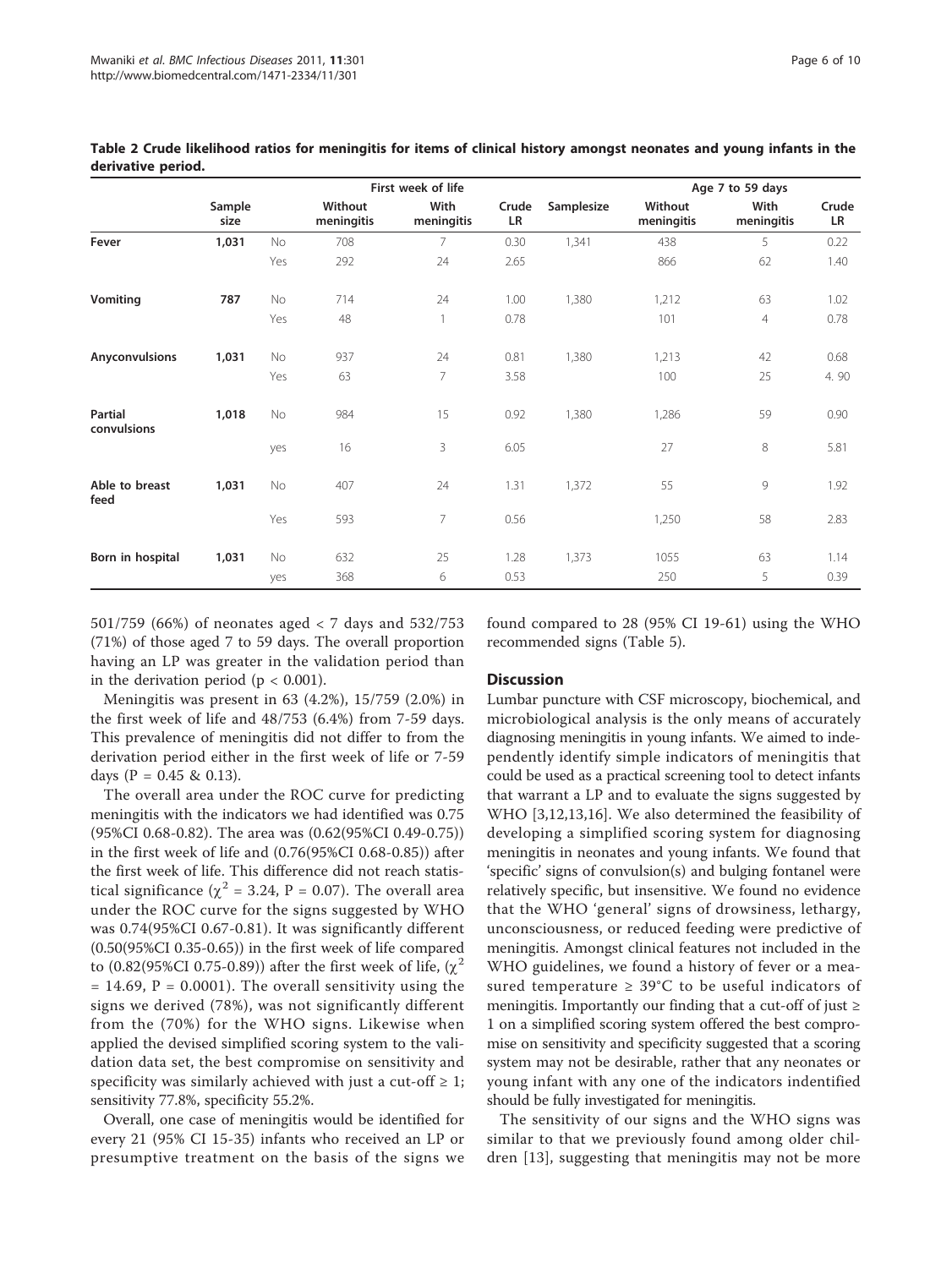|                                     | First week of life |                  |                       |                    |                          | Age 7 to 59 days |                       |                    |                          |
|-------------------------------------|--------------------|------------------|-----------------------|--------------------|--------------------------|------------------|-----------------------|--------------------|--------------------------|
|                                     | Sample<br>size     |                  | Without<br>meningitis | With<br>meningitis | Crude<br>LR              | Sample<br>size   | Without<br>meningitis | With<br>meningitis | Crude<br>LR              |
| Neck stiffness                      | 1,031              | No               | 995                   | 31                 | 1.01                     | 1,380            | 1,285                 | 60                 | 0.92                     |
|                                     |                    | Yes              | 5                     | $\circ$            | $\overline{\phantom{a}}$ |                  | 28                    | 7                  | 4.90                     |
| <b>Bulging fontanel</b>             | 1,031              | ${\sf No}$       | 990                   | 26                 | 0.85                     | 1,380            | 1,300                 | 56                 | 0.84                     |
|                                     |                    | Yes              | $10$                  | 5                  | 16.13                    |                  | 13                    | $11$               | 16.58                    |
| Abnormal cry or none                | 1031               | No               | 949                   | 30                 | 1.02                     | 1,380            | 1,287                 | 65                 | 0.99                     |
|                                     |                    | Yes              | 51                    | $\mathbf{1}$       | 0.63                     |                  | 26                    | $\overline{2}$     | 1.51                     |
| <b>Irritability</b>                 | 1031               | No               | 988                   | 29                 | 0.95                     | 1,380            | 1,267                 | 57                 | 0.88                     |
|                                     |                    | Yes              | 12                    | $\overline{2}$     | 5.38                     |                  | 46                    | 10                 | 4.26                     |
| Spontaneous movements               | 1,031              | No               | 27                    | $\circ$            | $\sim$                   | 1,390            | 13                    | 3                  | 4.52                     |
|                                     |                    | Yes              | 973                   | 31                 | 1.07                     |                  | 1,300                 | 64                 | 0.97                     |
| Drowsy, lethargic or<br>unconscious | 1,031              | No               | 782                   | 21                 | 0.87                     | 1,380            | 1,153                 | 51                 | 0.87                     |
|                                     |                    | Yes              | 218                   | 10                 | 1.48                     |                  | 160                   | 16                 | 1.96                     |
| Capillary refill seconds            | 1,031              | $<\,3$           | 866                   | 30                 | 1.12                     | 1,380            | 1,234                 | 63                 | 1.00                     |
|                                     |                    | $\geq 3$         | 134                   | $\overline{1}$     | 0.24                     |                  | 79                    | $\overline{4}$     | 0.99                     |
| Weight(kg)                          | 1,029              | < 1.5            | 115                   | $\mathbb O$        | $\sim$                   | 1,370            | 36                    | $\mathbb O$        | $\overline{\phantom{a}}$ |
|                                     |                    | $1.5 -$<br>1.99  | 127                   | 3                  | 0.76                     |                  | 96                    | 8                  | 1.62                     |
|                                     |                    | $2 - 2.49$       | 195                   | 6                  | 0.99                     |                  | 152                   | 12                 | 1.54                     |
|                                     |                    | $\geq 2.5$       | 561                   | 22                 | 1.26                     |                  | 1,019                 | 47                 | 0.90                     |
| Axillary temperature °C             | 1,031              | $< 36$           | 248                   | $\overline{7}$     | 0.91                     | 1,380            | 82                    | 3                  | 0.72                     |
|                                     |                    | $36-$<br>37.4    | 546                   | $\,8\,$            | 0.47                     |                  | 752                   | 24                 | 0.63                     |
|                                     |                    | $37.5 -$<br>38.9 | 188                   | 12                 | 2.06                     |                  | 397                   | 24                 | 1.19                     |
|                                     |                    | $\geq 39$        | 18                    | $\overline{4}$     | 7.17                     |                  | 82                    | 16                 | 3.82                     |

### <span id="page-6-0"></span>Table 3 Crude likelihood ratios for meningitis of items of clinical examination amongst neonates and young infants in the derivation period.

difficult to identify in young infants. Importantly, our finding that 15 to 35 newborns and young infants need to be evaluated by LP to diagnose one case of meningitis highlights the burden the disease in our setting compared to a developed country where 30 to 90 newborns may need to be evaluated to diagnose one case [[23\]](#page-9-0). Overall both our signs and those suggested by WHO had low specificity. However, given the seriousness of meningitis, and challenges in diagnosis and management especially in resource poor regions, clinical indicators with good sensitivity, which may encourage a low threshold for performing LP while retaining reasonable specificity are desirable.

The clinical indicators that we found did not differ from those found in infants aged 7-59 days, nor was there evidence that these clinical indicators performed differently in the first week of life. Our data suggest that LP or empirical treatment for meningitis should be done among infants in the first week of life who are sufficiently ill to require hospital admission and are found to have any one of the following clinical signs or complaints of a bulging fontanel, an history of convulsion(s), measured axillary temperature  $\geq 39^{\circ}$ C, agitation or irritable or report a history of fever. Infants with respiratory or circulatory compromise should receive parenteral antibiotics and an LP should be performed later to determine the duration of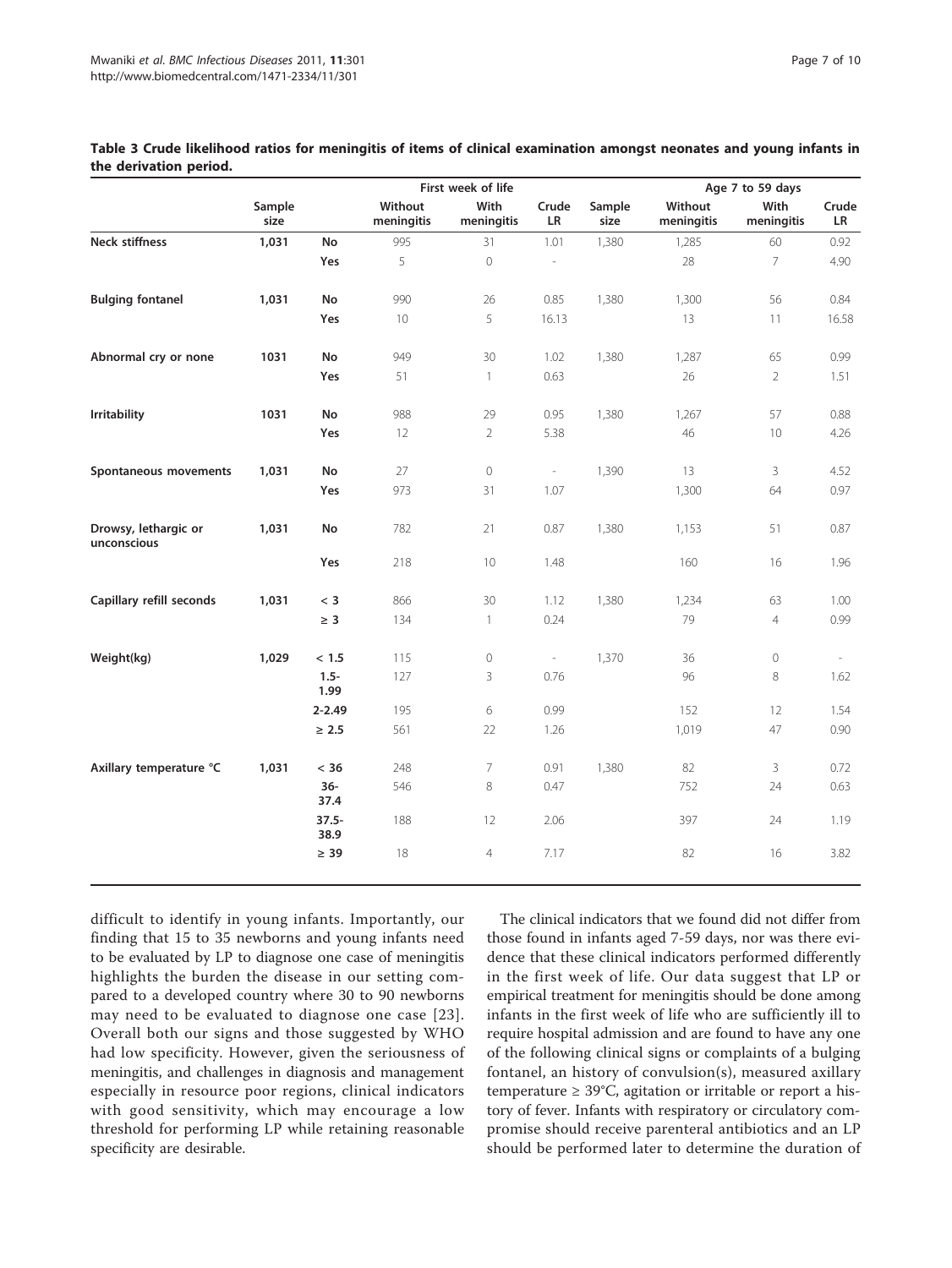| Indicator               |           |                    | <b>Adjusted Likelihood Ratios</b> | <b>Simplified scores</b> |                  |  |  |
|-------------------------|-----------|--------------------|-----------------------------------|--------------------------|------------------|--|--|
|                         |           | First Week of Life | Age 7 to 59 days                  | First week of life       | Age 7 to 59 days |  |  |
| History of Fever        | No        | 0.41               | 0.29                              | $-1$                     | $-1$             |  |  |
|                         | Yes       | 2.16               | 1.32                              |                          | $\circ$          |  |  |
| History of convulsions  | No        | 0.90               | 0.72                              | 0                        | $\circ$          |  |  |
|                         | Yes       | 2.03               | 3.89                              |                          |                  |  |  |
| <b>Bulging fontanel</b> | No        | 0.88               | 0.88                              | 0                        | $\circ$          |  |  |
|                         | Yes       | 8.46               | 8.56                              | 2                        | $\overline{2}$   |  |  |
| <b>Irritability</b>     | No        | 0.96               | 0.96                              | 0                        | $\circ$          |  |  |
|                         | Yes       | 3.83               | 1.91                              |                          |                  |  |  |
| Axillary temperature °C | $<$ 36    | 0.94               | 0.78                              | 0                        | $\circ$          |  |  |
|                         | 36-37.4   | 0.62               | 0.70                              | 0                        | $\circ$          |  |  |
|                         | 37.5-38.9 | 1.59               | 1.14                              | 0                        | $\circ$          |  |  |
|                         | $\geq 39$ | 3.57               | 2.76                              |                          |                  |  |  |
| constant                |           |                    |                                   | $+1$                     |                  |  |  |
| Composite total         |           |                    |                                   | 6                        | 6                |  |  |

<span id="page-7-0"></span>Table 4 Multivariate adjusted likelihood ratios for indicators of meningitis amongst neonates and young infants in the derivation period with simplified scores.

therapy. It is worth noting that the area under the ROC curve in the validation period using the WHO suggested signs did not significantly differ from chance (ROC area 0.5) for this age bracket. This suggests that the WHO signs may largely not be able to discriminate between those with or without meningitis in the first week of life.

In young infants' age between 7 and 59 days old, there were few cases of meningitis in the absence of a history of fever. The presence of one or more of four clinical features: a history of fever, a bulging fontanel, irritability, convulsions, or an axillary temperature  $\geq 39^{\circ}$ C identified 85% of the cases of meningitis at admission. The lower sensitivity of the signs suggested in the WHO guidelines [[3](#page-8-0)] may reflect the fact that in 8/48 (17%) meningitis cases in the validation period, the only predictive clinical sign was a history of fever. It has previously been observed that rules requiring the presence of fever plus another sign result in loss of sensitivity [\[10](#page-9-0)], our results support this and suggest that neonates and young infants requiring admission and with either history of fever or measured axillary temperature  $\geq 39^{\circ}$ C should be evaluated by LP for meningitis.

| <b>Indicators</b>                                               | Number with<br>indicator | Number with<br>meningitis | Sensitivity<br>$\%$     | <b>Specificity</b><br>$\%$ | PPV %                    | NPV %                   | N.N.<br>$LP^*$ | 95%<br><b>CI</b> |
|-----------------------------------------------------------------|--------------------------|---------------------------|-------------------------|----------------------------|--------------------------|-------------------------|----------------|------------------|
| Bulging fontanel                                                | 24                       |                           | 17.5 (9.5 to<br>25.4)   | 99.1 (98.7<br>to 99.5)     | 45.8 (25.0)<br>to 67.0)  | 96.5 (96.2)<br>to 96.8) | 2              | to 5             |
| Convulsions or any of the above                                 | 128                      | 31                        | 49.2(34.9 to<br>66.7    | 93.3(92.7 to<br>94.1)      | 24.2 (17.2)<br>to 32.8)  | 97.7 (97.0)<br>to 98.5) | 5.             | $3$ to $7$       |
| Axillary temp $\geq 39^{\circ}$ C or any of the above           | 187                      | 34                        | 54.0(38.1 to<br>73.0)   | 89.4 (88.8)<br>to 90.3)    | 18.2(12.8 to<br>24.6)    | 97.8(97.1 to<br>98.7    |                | $5$ to           |
| Agitation/irritability or any of the above                      | 205                      | 35                        | 55.7(39.7 to<br>74.6)   | 88.3(87.6 to<br>89.1)      | 17.1(12.2 to<br>22.9     | 97.9(97.1 to<br>98.7    |                | $5$ to           |
| History of fever or any of the above                            | 738                      | 49                        | 77.8(58.7 to<br>93.7)   | 52.5 (51.2)<br>to $53.1$ ) | 6.6 $(5.0 t)$<br>8.0)    | 98.2 (96.6)<br>to 99.5) | 21             | $15$ to<br>35    |
| One or more of the WHO suggested<br>signs                       | 636                      | 44                        | 69.8 (50.8)<br>to 92.1) | 59.1(58.3 to<br>60.1)      | 6.9 $(5.0 t)$<br>9.1)    | 97.8 (96.5)<br>to 99.4) | 28             | 18 to<br>61      |
| One or more of the WHO suggested<br>signs plus history of fever | 1.113                    | 55                        | 87.3(65.0 to<br>100)    | 27 (26.0 to<br>27.5)       | 4.9 (3.7 to<br>5.7       | 98 (94.5 to<br>100)     | 42             | $24$ to<br>154   |
| All admissions                                                  | 1,512                    | 63                        | 100                     | 0                          | $\overline{\phantom{a}}$ |                         |                |                  |

N.N.LP\* Number of lumbar punctures needed to identify one case of Meningitis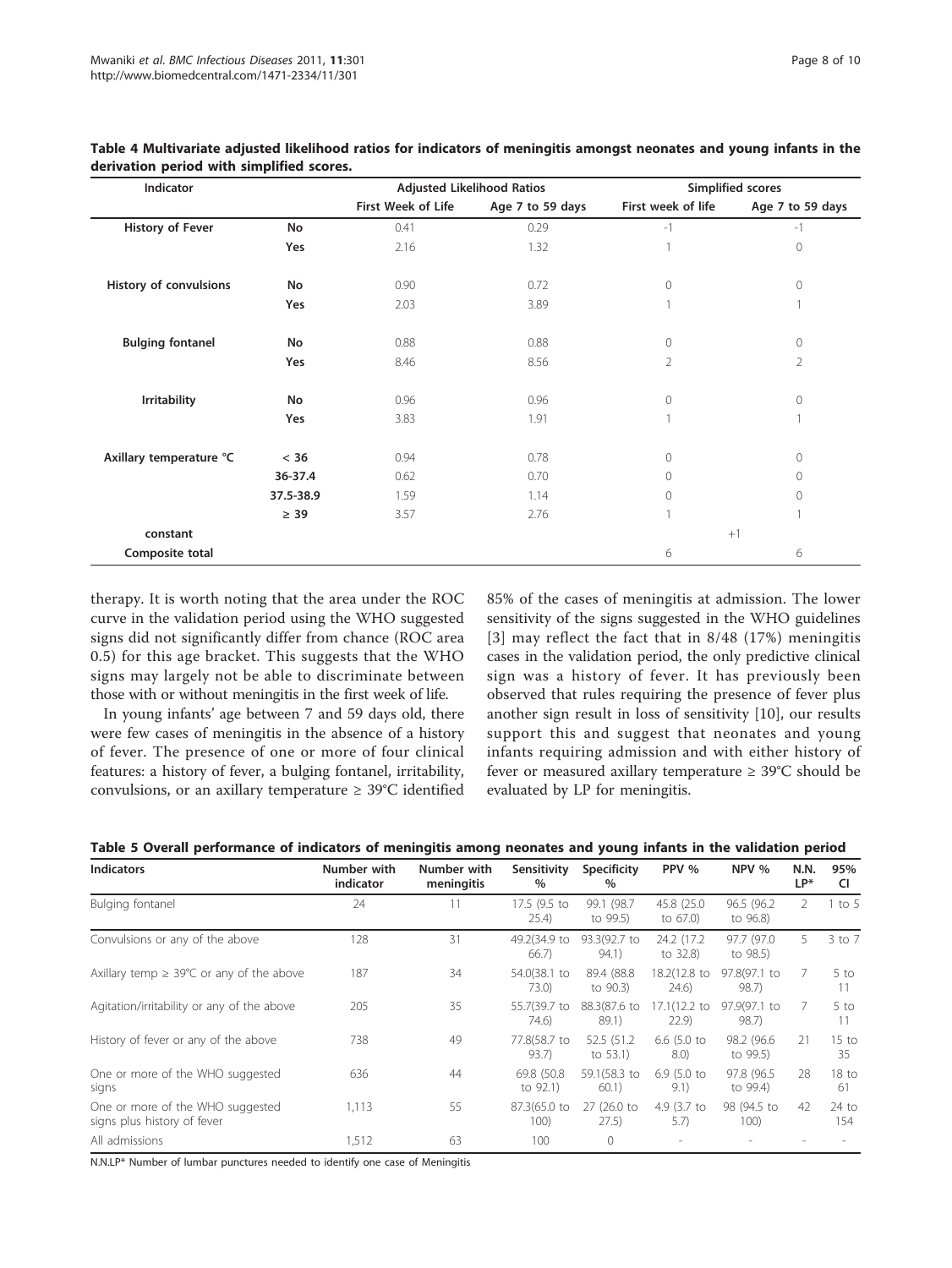<span id="page-8-0"></span>We are encouraged that the clinical signs that we identified are contained within the set of 14 signs predictive of sepsis identified from data collected in the WHO multicenter study and were specifically associated with meningitis [[8-10\]](#page-9-0). The principal differences were the inclusion of a history of fever and the exclusion of drowsiness, lethargy, coma or reduced feeding, which were not independently predictive.

Importantly, given the lack of microbiological laboratory resources at most hospitals in a rural African setting, clinicians may consider LP not worthwhile. However, we found that 90% of cases of meningitis in this age group are identifiable macroscopically or by basic CSF leukocyte counting. This underscores the value of undertaking LP in the absence of full biochemical or microbiological laboratory facilities.

#### Limitations

We did not perform LPs in infants with compromised respiratory or circulatory status and many infants died before LP was undertaken. It is therefore likely that we missed meningitis in some of these cases, especially on the first day of life and amongst those with very low birth weight (although all sick newborns infants did receive appropriate intravenous broad-spectrum antibiotics for presumed sepsis as standard policy). We excluded these cases, but it may have reduced the predictive value of the signs we examined. Future studies should explore acceptability of post mortem LPs in resource poor nations, as this may aid in acquiring more robust data. Ajayi and Mokoulu reported from Nigeria that meningitis was rare in the first week of life. However in their study, three times fewer LPs were done in infants in the first 72 hours of life [\[24\]](#page-9-0). Secondly, our study lacked data on maternal and obstetric factors that might predict meningitis. However, the yield from performing LPs in infants in the first week of life with only maternal risk factors has previously been found to be low [[25\]](#page-9-0). Thirdly, our findings are only from one site. It is thus plausible that the findings from this part of sub-Saharan Africa are not directly applicable to other areas of the world.

#### Conclusions

In many hospitals in sub-Saharan Africa, neonates and young infants are initially assessed and treated by staff with little specific training or experience in neonatal or young infant care. Although clinical signs predictive of severe illness in this age bracket have been identified, previous studies did not specifically address meningitis [[26\]](#page-9-0). Given that we found meningitis in only 1 in 21 investigated cases, building capacity and willingness to undertake LPs and perform basic CSF microscopy is critical. This may also be cost saving by avoiding

unnecessary extended antibiotic treatment and inpatient stay in the majority of infants who do not have meningitis Importantly, continuous inpatient review is vital because one third of cases of meningitis are not recognised at admission. Any neonate or young infant with any one of the indicators indentified should be fully investigated. Where LP is initially contra-indicated, empirical treatment for meningitis should be started in newborns and young infants, and LP conducted as early as possible to determine the duration of antibiotic therapy.

#### Acknowledgements

We thank the medical officer of health, medical superintendent and the paediatric staff of Kilifi District Hospital. We are grateful to the Director of the Centre for Geographic Medicine Research (coast), Dr Norbert Peshu for his support and guidance. This paper is published with the permission of the Director of the Kenya Medical Research Institute (KEMRI). JA Berkley, M English, and CRJC Newton are supported with fellowships from the Wellcome Trust, UK.

Role of the funding source

J Berkley, CRJC Newton and M English hold fellowships from The Wellcome Trust (UK). The sponsor of the study had no role in study design, data collection, data interpretation or writing of the report.

#### Author details

<sup>1</sup> Centre for Geographic Medicine Research (coast), Kenya Medical Research Institute, PO Box 230, Kilifi, Kenya. <sup>2</sup>Department of Paediatrics, University of Oxford, The John Radcliffe Hospital, Oxford OX3 9DU, UK. <sup>3</sup>Department of Psychiatry, University of Oxford, OX3, UK. <sup>4</sup>Centre for Clinical Vaccinology and Tropical Medicine, University of Oxford, Churchill Hospital, Oxford, OX3 7LJ, UK.

#### Authors' contributions

MKM provided inpatient neonatal care, data collection, conducted analysis and prepared the manuscript for submission. JAB conceived and designed the study, conducted the statistical analysis and the overall manuscript preparation. CRJCN was involved in the conception of the study, and with ME supervised clinical care and participated in analysis. AT participated in data collection and analysis. BSL was responsible for laboratory analysis and data, PJ and EW participated in patient care and data collection and manuscript preparation. All authors read and approved the final manuscript for publication. All members of the KEMRI medical, nursing, laboratory and computing team participated in patient care, data collection and data storage.

#### Competing interests

The authors declare that they have no competing interests.

Received: 7 May 2011 Accepted: 1 November 2011 Published: 1 November 2011

#### References

- 1. Lawn JE, Cousens S, Zupan J: [4 million neonatal deaths: When? Where?](http://www.ncbi.nlm.nih.gov/pubmed/15752534?dopt=Abstract) [Why?](http://www.ncbi.nlm.nih.gov/pubmed/15752534?dopt=Abstract) Lancet 2005, 365(9462):891-900.
- 2. Stoll BJ: [The global impact of neonatal infection.](http://www.ncbi.nlm.nih.gov/pubmed/9099499?dopt=Abstract) Clin Perinatol 1997, 24(1):1-21.
- 3. World Health Organization: Pocket Book of Hospital Care for Children Guidelines for the Management of Common Illnesses with Limited Resources. 2005 [[http://whqlibdoc.who.int/publications/2005/9241546700.](http://whqlibdoc.who.int/publications/2005/9241546700.pdf) [pdf](http://whqlibdoc.who.int/publications/2005/9241546700.pdf)], [cited 2009 March 12].
- 4. Hoque MM, Ahmed AS, Chowdhury MA, Darmstadt GL, Saha SK: [Septicemic neonates without lumbar puncture: what are we missing?](http://www.ncbi.nlm.nih.gov/pubmed/15967772?dopt=Abstract) J Trop Pediatr 2006, 52(1):63-5.
- 5. Letson GW, Gellin BG, Bulkow LR, Parks DJ, Ward JI: [Severity and frequency](http://www.ncbi.nlm.nih.gov/pubmed/1621657?dopt=Abstract) [of sequelae of bacterial meningitis in Alaska Native infants. Correlation](http://www.ncbi.nlm.nih.gov/pubmed/1621657?dopt=Abstract)